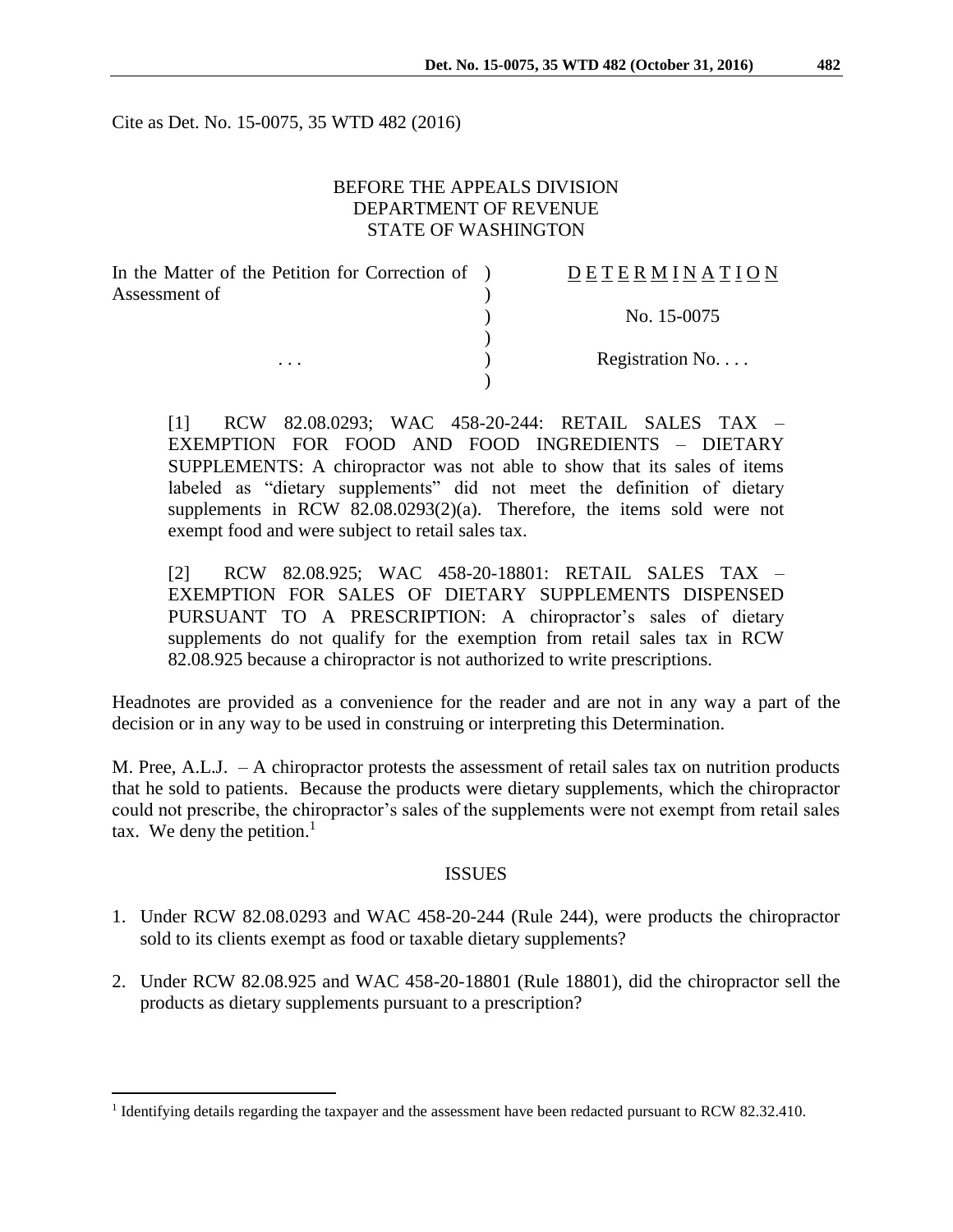# FINDINGS OF FACT

[Taxpayer] operates a clinic in Washington. The taxpayer performs chiropractic and massage services, provides nutritional consulting, and sells nutrition products. The taxpayer's managing member is a chiropractor who will recommend nutrition products for the taxpayer's customers. The taxpayer purchases the products from an out of state vendor. The taxpayer then resells the products to its patients. The taxpayer did not charge retail sales tax on the products it sold.

The Department or Revenue (Department) reviewed the taxpayer's excise tax returns and records for the years 2010 through 2013. As a result, on June 12, 2014, the Department's Audit Division issued the assessment referenced above, which totaled  $\frac{1}{2}$ ..., including the 5% assessment penalty of \$ . . . and interest of \$ . . . . The Audit Division assessed \$ . . . in litter tax and \$ . . . in use and/or deferred sales tax, which the taxpayer does not contest. The taxpayer appealed \$ . . . in retail sales tax assessed on its sales of nutrition products plus the corresponding interest and penalty.

The taxpayer contends that its sales of the nutrition products were exempt as food. In the alternative, the taxpayer contends the products were exempt as dietary supplements dispensed pursuant to a prescription. We asked the taxpayer for copies of prescriptions and the accompanying invoices for the products at issue, but none were provided.

The taxpayer purchases all of the nutrition products at issue from a single vendor, . . . via its website at . . . (last visited March 5, 2015) who markets the products as derived from whole organic food with few or no chemicals or additives. There is no evidence that the taxpayer paid retail sales tax or use tax on the products purchased. The products are capsules or liquids dispensed in plastic bottles. On the back of each bottle is a label entitled, "Supplement Facts." The labels list the ingredients. While the labels have a "supplement facts" box, they do not have a "nutrition facts" box. *See* . . . (last visited March 5, 2015). The vendor states it follows the current good manufacturing practices (cGMPs) for dietary supplements published by the Food and Drug Administration (FDA). *See*

https://www.standardprocess.com/About-Us/blog/February-2015/Thoughts-on-New-York-Attorney-Generals-Action (last visited March 5, 2015). The vendor states that its chemists perform multiple assays to guarantee that its products meet label claims. *Id.*

According to the taxpayer, the vendor of these products only sells to professionals who may only resell the products to clients to whom the [professionals] prescribe the products. We asked the taxpayer to verify this claim, and the taxpayer provided a copy of a customer account application from the vendor, which appeared to require a professional health degree from an accredited school and/or a state license. The taxpayer also provided a copy of a pamphlet from the vendor directed to consumers of its products that provides its products are sold through health care professionals. On the vendor's website, we found the following:

. . .

*See* . . . (last visited March 5, 2015).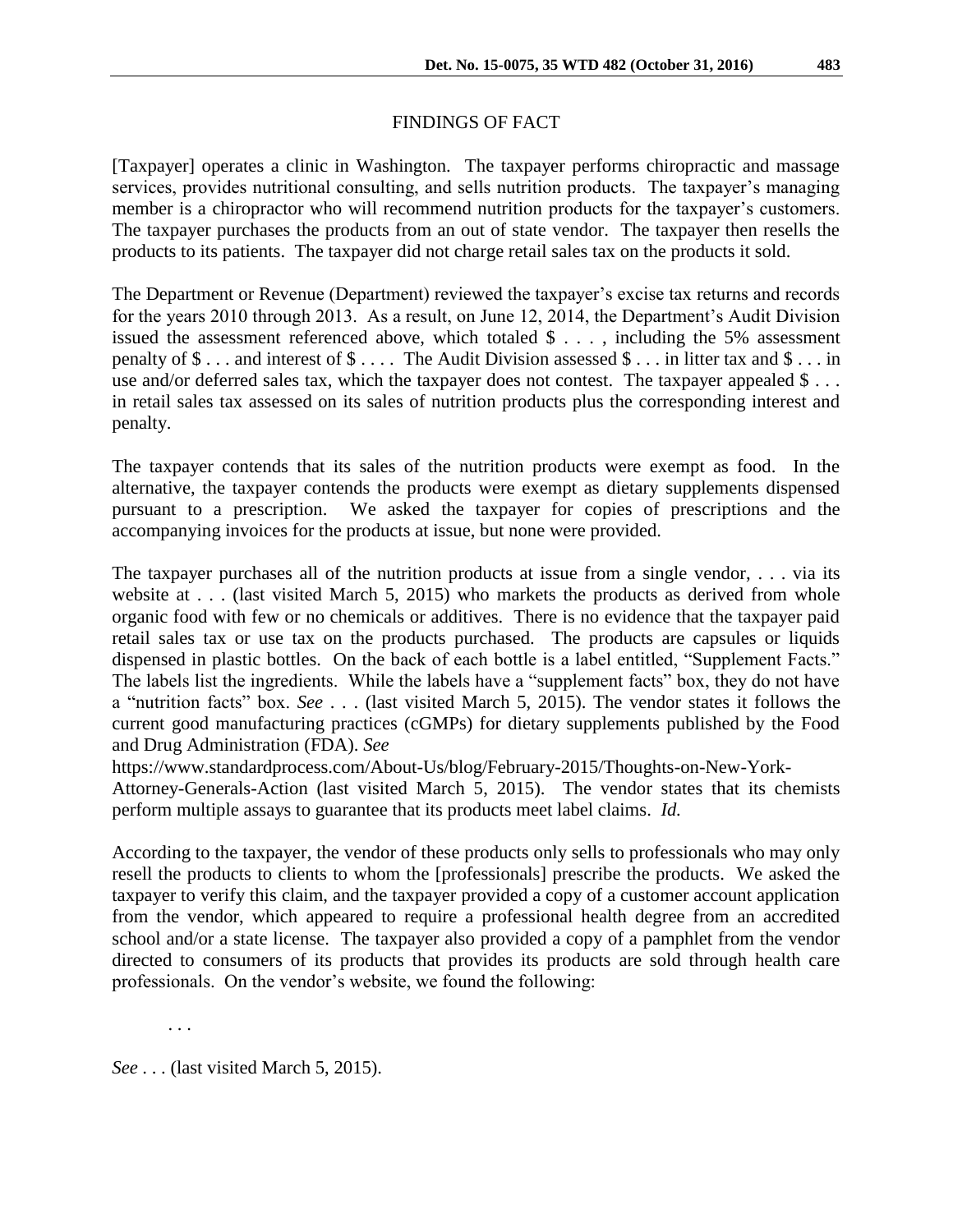### ANALYSIS

Washington assesses a retail sales tax on the selling price of tangible personal property in each retail sale. RCW 82.08.020(1). However, the retail sales tax does not apply to sales of "food and food ingredients." RCW 82.08.0293(1). "Food and food ingredients" is a broadly defined statutory term and means, "substances, whether in liquid, concentrated, solid, frozen, dried, or dehydrated form, that are sold for ingestion or chewing by humans and are consumed for their taste or nutritional value." *Id.*

RCW 82.08.0293(2) excludes dietary supplements from the definition of "food and food ingredients" and defines, "Dietary supplement" as:

"Dietary supplement" means any product, other than tobacco, intended to supplement the diet that:

(i) Contains one or more of the following dietary ingredients:

(A) A vitamin;

(B) A mineral;

(C) An herb or other botanical;

(D) An amino acid;

(E) A dietary substance for use by humans to supplement the diet by increasing the total dietary intake; or

(F) A concentrate, metabolite, constituent, extract, or combination of any ingredient described in this subsection;

(ii) Is intended for ingestion in tablet, capsule, powder, softgel, gelcap, or liquid form, or if not intended for ingestion in such form, is not represented as conventional food and is not represented for use as a sole item of a meal or of the diet; and

(iii) Is required to be labeled as a dietary supplement, identifiable by the "supplement facts" box found on the label as required pursuant to 21 C.F.R. Sec. 101.36, as amended or renumbered as of January 1, 2003.

RCW 82.08.0293(2)(a). In order to be a dietary supplement, a substance intended to supplement the diet must meet all three statutory criteria. *Id*. The taxpayer claims its sales of the vendor's products labeled as dietary supplements are exempt food sales.

The taxpayer does not dispute that the products meet requirements (i) or (ii) of RCW 82.08.0293(a)(a), but argues that the products are not dietary supplements because they do not meet (iii) of that statute. The labels include the ingredients in (i), and the products are ingested in tablet, capsule, powder, softgel, gelcap, or liquid form per (ii). Rule 244(3)(h) provides, "If a product is otherwise considered a food or food ingredient and labeled with both a 'supplement facts' box and 'nutrition facts' box, the product is treated as a food or food ingredient." While the labels have a "supplement facts" box, they do not have a "nutrition facts" box.

The taxpayer argues that its vendor's products are not *required* to be labeled as dietary supplements because it does not know whether the vendor qualifies for any exclusions under 21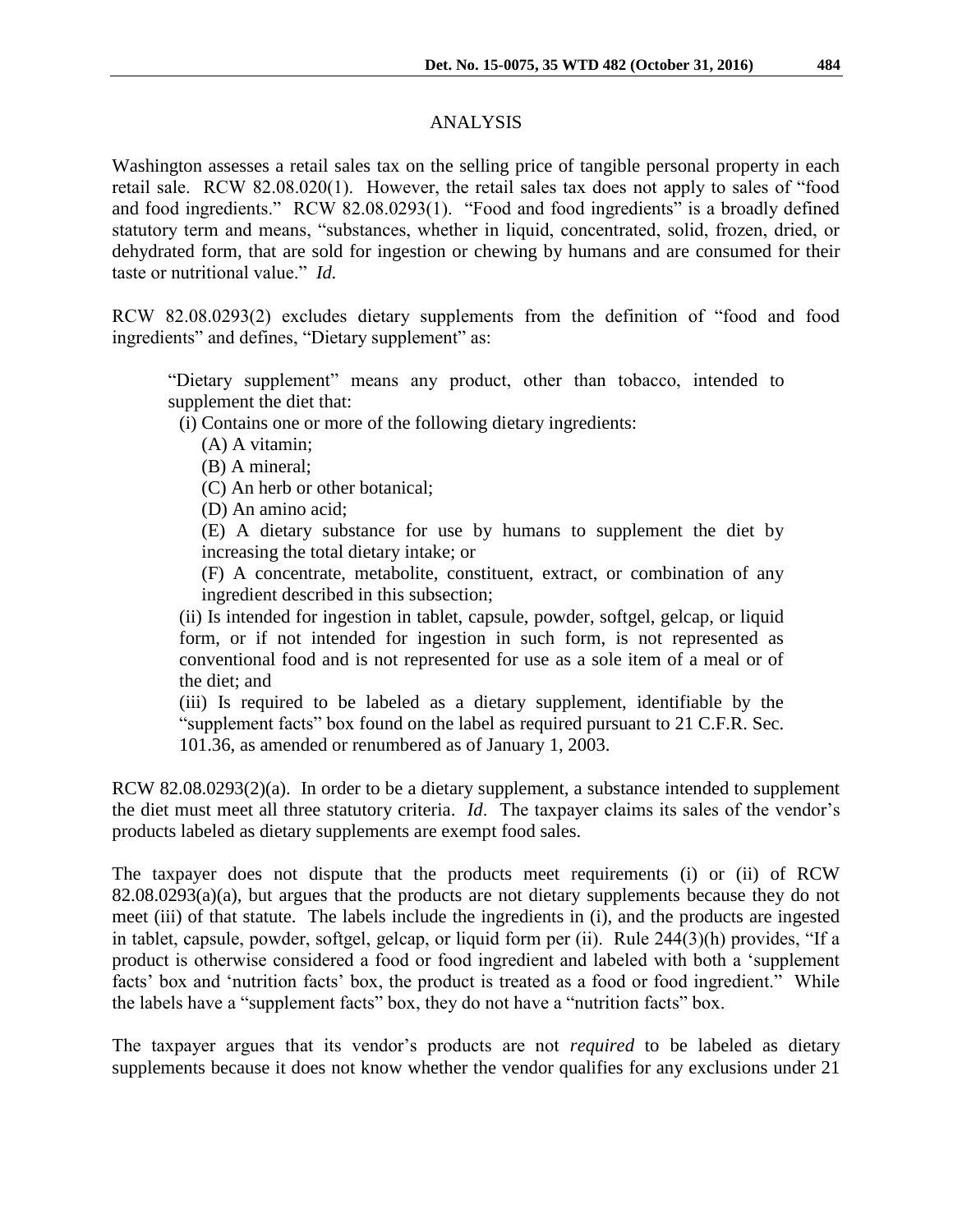C.F.R. Sec. 101.36(h), and therefore, does not meet requirement (iii) in RCW 82.08.0293(2)(a). We do not agree. In Det. No.14-0142, 34 WTD 96 (2015) we held:

The plain language of RCW  $82.08.0293(2)(a)(iii)$  is unambiguous: Whether a product is required to be labeled as a dietary supplement is to be identified/determined by referring to the product's label and seeing whether it displays a "supplement facts" box meeting the requirements of 21 C.F.R. Sec. 101.36. Once the "supplement facts" box is identified on the product's label, RCW 82.08.0293(2)(a)(iii) concludes that the product "[i]s required to be labeled as a dietary supplement," and its criteria has been met.

# 34 WTD 96, 100.<sup>2</sup>

The taxpayer has not shown that its products are not dietary supplements as defined in RCW 82.08.0293(2) and Rule 244(3)(h). Generally, a person claiming a tax exemption, exception, or deduction has the burden of proving he or she qualifies for the tax benefit. *Group Health Cooperative of Puget Sound, Inc. v. State Tax Comm'n*, 72 Wn.2d 422, 433 P.2d 201 (1967). Here the taxpayer has not met its burden.

We conclude that the vendor's products at issue are dietary supplements. Therefore, the taxpayer's sales of those products are not exempt from retail sales tax under RCW 82.08.0293.

In the alternative, the taxpayer contends that if the products at issue are dietary supplements, its sales of the dietary supplements are exempt under RCW 82.08.925, which provides, "The tax levied by RCW 82.08.020 shall not apply to sales of dietary supplements for human use dispensed or to be dispensed to patients, pursuant to a prescription. 'Dietary supplement' has the same meaning as in RCW 82.08.0293."

In Det. No. 13-0276, 33 WTD 153 (2014), we concluded that a chiropractor's sales of dietary supplements to patients do not qualify for the exemption in RCW 82.08.925. We reasoned that because chiropractors are not authorized under Washington law to prescribe or dispense drugs under RCW 18.25.005, the dietary supplements are not dispensed pursuant to a prescription. 33 WTD [153]. RCW 18.25.005(4) defines "chiropractic" for purposes of licensing and states, "Chiropractic care shall not include the prescription or dispensing of any medicine or drug . . . ." The taxpayer has not shown that it prescribes the dietary supplements or that it is authorized to prescribe any similar product. The taxpayer provides advice. The taxpayer may recommend or

 $\overline{a}$ 

<sup>2</sup> Det. 14-0142, 34 WTD 96,100 explains:

The language of RCW 82.08.0293(2)(a)(iii) is from Appendix C – Library of Definitions, Part II – Product Definitions of Food and Food Products, of the Streamlined Sales and Use Tax Agreement Adopted November 12, 2002 and amended through October 30, 2013 ("SSUTA"). As such, this language has also been adopted by several other states that follow the SSUTA. Recently, the Minnesota Tax Court was asked to determine whether a powdered energy drink, containing vitamins and minerals, with a "supplement facts" box on its label, was a "dietary supplement" under Minnesota Statute § 297A.67, subd. 2(1)-(3). SlimGenics Minnesota, Inc., f/k/a OGB, Inc., d/b/a SlimGenics Weight Control Centers, Appellant v. Commissioner of Revenue, Appellee, Minnesota Tax Court, County of Hennepin, Regular Division, 8422- R (October 23, 2013). The Court adopted an interpretation similar to ours, looking to the objective factor of whether the label contains a "supplement facts" . . . , in determining whether the powdered energy drinks were "required to be labeled as a dietary supplement." [*Id.*, 8442-R at 12].